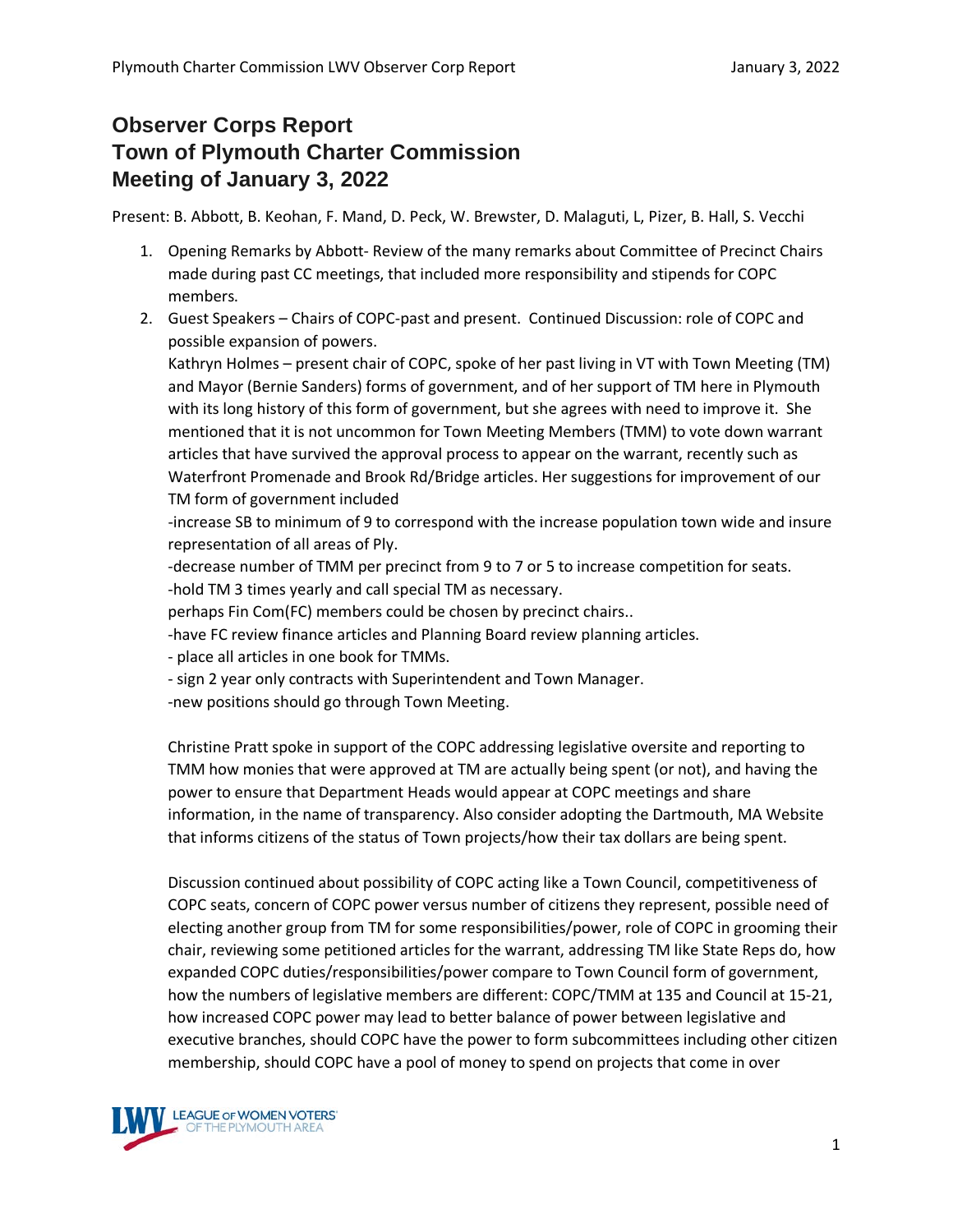budget? need to improve procurement process including a recent independent cost estimate? and COPC acting as a good committee for public to interact with.

3. Guest speaker from Sharon, MA Moderator Andy Nebenzahl, who was involved in their Charter Commission a few years ago that brought a complete change of government form to the citizens: an unusual form used by 2 towns in ME, that did not pass. However, a number of the changes promoted at that time have since been instituted in their Open Town Meeting form of government. The speaker did advise Plymouth CC not to recommend too much of a change in government to the citizens.

Discussion included concern about the SB role, importance of it being a policy-setting Board, that the duties need to be specific in the Charter and that the SB needs to perform those duties, with consequences if not followed. Discussion also included number of TMs per year and importance of what can be done between meetings, as well as role of TMM challenging rulings of Moderator at TM.

Speaker spoke highly of the town of Plymouth, it's geographic beauty, and the great work being done by the town, even if some citizens do not appreciate it.

4. Public Comment (see CC web site for details of Public Comments): Anatol Zuckerman stated that our form of government is a dictatorship in disguise as the SB is not accountable to the citizens who pay them, for example the firing of our recent T. Manager and the SB not responding to his report to them of his poor treatment by the Energy committee, of which he is a member. He asked the CC to recommend a form of government that is democratic. CC Chair Abbott asked him to send his recommendations in writing to CC.

Ken Christofori – precinct 13 talked about SB not working as the population increases and how the SB is over-stepping their bounds and pressuring the CC with their/SB effort to place a Charter Question on May 22 ballot. And he stated that he is sending a letter to CC describing his government reform recommendations that include strong T Manager, Council and TM. He asked that CC outline the strengths and weakness of the 4 types of government as defined by MA Municipal Association.

Peter Neville asked CC to find language that carefully defines roles and qualifications of SB, TManager, Moderator and Planning Board, and stated that he was stunned by SB hubris to fire TManager. CC Pizer stated that our Charter states clearly that SB has power to hire and fire TManager.

Paul Cunningham precinct 8 stated that his review of the consultant searching for TManager and other Plymouth consultants reveals that they are not qualified professionals, and that CC agendas do not include other forms of government.

- 5. Minutes approved of Nov. 29 and Dec 13 meetings.
- 6. New business: Guests scheduled for next meeting are from three different Town Council municipalities.

B. Hall commented that a Town Meeting is needed to address Zoning changes and that in Mayor- Council form of government the executive-legislative communication happens more often than now in Plymouth, which has limited dialog between the 2 branches.

Next meeting Jan. 24, 2022.

Reported by Martha Vautrain, CC Observer<br>
IMMI LEAGUE OF WOMEN VOTERS'